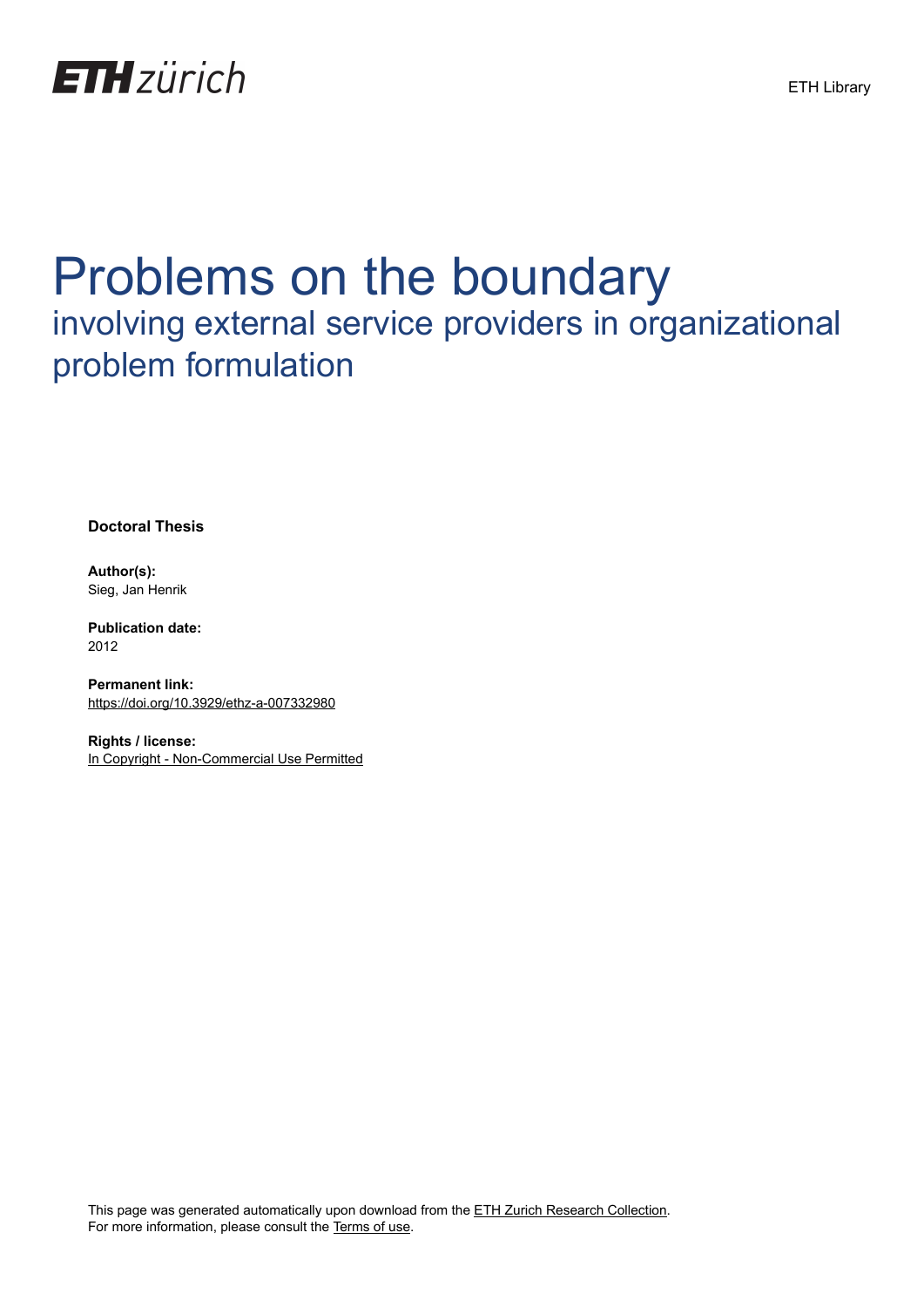#### **DISS. ETH NO. 20285**

### **Problems on the Boundary: Involving External Service Providers in Organizational Problem Formulation**

A Dissertation Submitted to

ETH Zurich

for the Degree of

Doctor of Sciences

Presented by

Jan Henrik Sieg

M.A. HSG

Born 21<sup>st</sup> August, 1984

Citizen of Germany

Accepted on the Recommendation of Prof. Georg von Krogh, PhD Prof. Dr. Pius Baschera 2012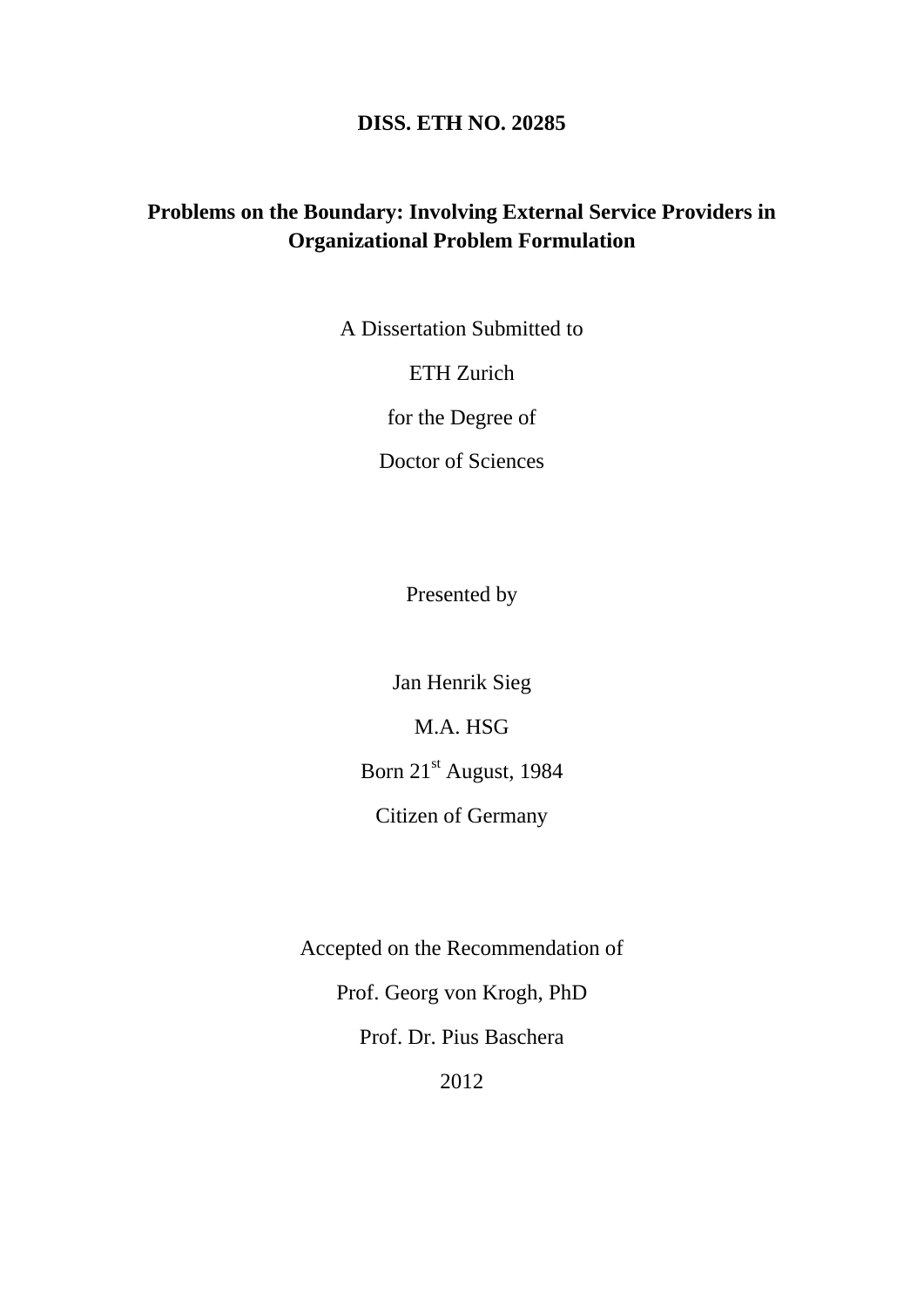## **ABSTRACT**

Organizational problem formulation constitutes an important early step in organizational processes, including strategic decision making and innovation. Although existing research on organizational problem formulation strongly focuses on intra-organizational settings, organizational problem formulation may extend beyond the boundaries of a single organization. This is the case when organizational problem formulation involves external service providers and may lead to a substantial impact on the emergence, direction, and outcome of organizational problem formulation. This dissertation investigates organizational problem-formulation processes in which external service providers are involved in two distinct empirical contexts: innovation contests conducted through innovation intermediaries and dialogues in professional–client relationships. The three essays in this dissertation present a theoretical framework of problem formulation for innovation contests, which are conducted through innovation intermediaries, explain problem formulation as a managerial challenge in client-innovation intermediary relationships, and provide a theoretical framework of how professionals influence their clients' problem-formulation processes through "proactive diagnosis" of client problems. These findings contribute to specific streams of research in open innovation and professional services marketing. In addition, the findings advance research on organizational problem formulation in general by presenting empirically grounded theorizing on how external service providers influence organizational problem formulation. Based on these contributions, the dissertation provides managerial recommendations and outlines avenues for further research on organizational problem formulation.